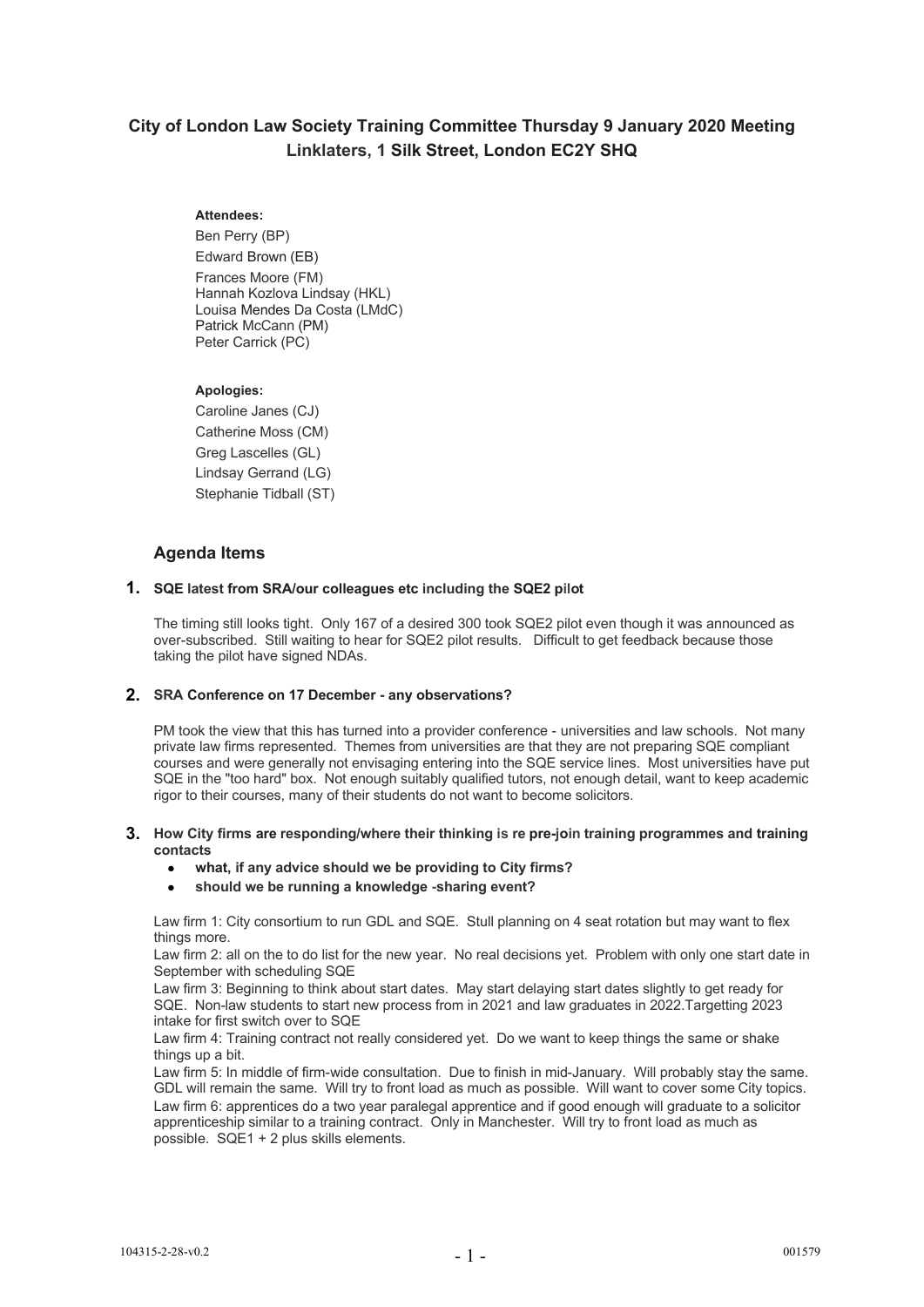Further discussion: There is still uncertainty about the issue of whether you can employee qualified solicitors in a paralegal role. It may be worth organising a workshop to look at the issues of qualifying paralegals, QLTS etc. Would allow a broader consideration and avoid competition problems.

# **ACTION POINTS:**

- 1. PM to circulate Barbri graphic which describes different strategies for the transitional period to **SOF**
- **2.** PM to think about incorporating different scenarios in a workshop to raise discussion about how firms would deal with SQE and handling paralegal qualification issues. Invite some graduate recruitment and Trainee partners to come along

# **4. Messaging out re SQE to potential City trainee solicitors**

# **we have had a couple of queries on this recently**

Impress on SRA to get good communications to university students. There is probably a gap at universities on career advice in the area of SQE. It would be problematic for CLLS training committee to get involved in this.

**ACTION POINT:** Include as agenda item at SRA meeting in February

# **5. Commercial understanding of incoming trainees - are universities doing enough?**

BP - initial reaction to the approach by Denis Viskovich was that this is an interesting topic but not really part of the Training Committee remit. Perhaps more relevant to City Horizons scheme backed by CLLS. We might need to make the connection for him.

#### **ACTION POINT:** BP to respond.

#### **6. How might training contracts need to change under the SQE**

# **are any of us on top of that yet?**

Most firms are not on top of this. We will need to look through the Statement of Competence and the type of things which trainees might need to comply with in training. Firms will need to certify that they have had the opportunity to develop some of the competencies. PSC will disappear into SQE 1 and 2. Do we need to share ideas on what training period should look like - skills, competencies, what is needed to be a City solicitor? What are the benefits of the standardised approach to City periods of training?

#### **7. QLTS being replaced by SQE - should we be getting more education into the City re this, I'm not sure many of us are across this yet**

# **ACTION POINT**:

- 1. Include as discussion topic in CLLS workshop (to be organized)
- 2. See action point 3 above

# **8. Continuing competence**

No-one is sensing a real difference in the amount of training lawyers are doing since CPD requirement has changed. Much less training in smaller firms. Still concern about whether there is enough reflection on learning to comply with the spirit of the CPD change.

#### **9. CLLS and engagement with the City generally**

 **what should we be doing strategically this year (eg speaking slots, running events, thought leadership pieces, other articles, outreach etc) - start of discussion. Aim to identify <5 things? Need to consider resourcing**

Focus has been on regulatory side (SQE) in the last couple of years. Now time to broaden thinking into other issues, O-shaped lawyers, business development,